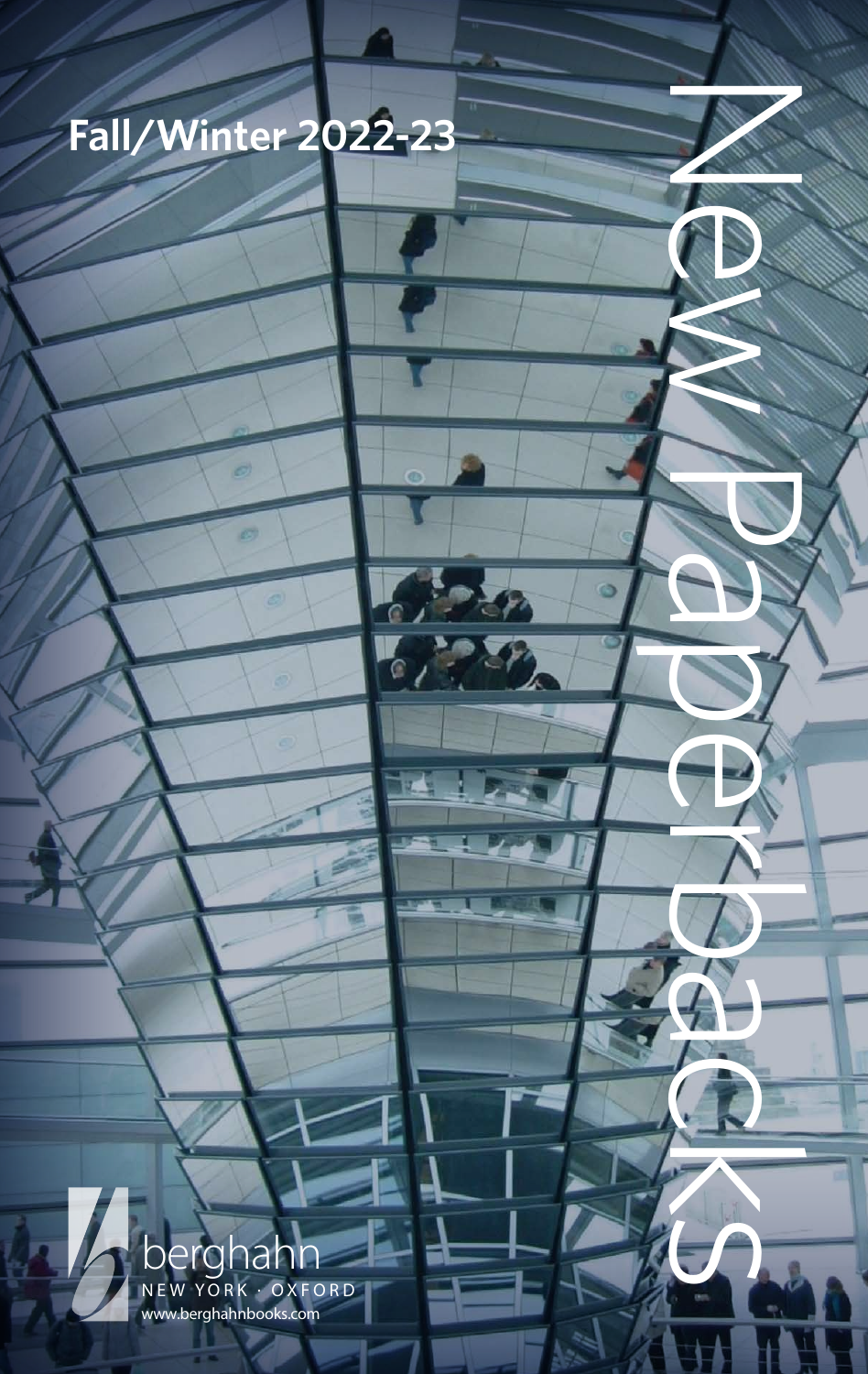

#### **EDITORIAL OFFICES**

UK and EUROPE 3 Newtec Place Magdalen Road Oxford OX4 1RE, UK Tel: (01865) 250011 Fax: (01865) 250056

### NORTH AMERICA AND

REST OF THE WORLD 20 Jay Street, Suite 502 Brooklyn, NY, 11201 USA Tel: (212) 233-6004 Fax: (212) 233-6007

For general enquiries: **info@berghahnbooks.com**

#### **GENERAL INFORMATION**

All prices are net and subject to change without notice.

Our ISBNs are: 978-1-57181- 978-1-84545 and 978-0-85745-

For editorial queries and review copies contact either the Oxford office (for Europe) or the New York office (for North America and Rest of World).

#### **RIGHTS ENQUIRIES**

Please direct all rights enquiries to: Berghahn Books **rights@berghahnbooks.com** Founded in 1994, Berghahn Books is an independent publisher of distinguished scholarly books and journals in the humanities and social sciences. Our program, which includes close to 40 journals and over 120 new titles a year, spans History, Social & Cultural Anthropology, Archaeology, Mobility Studies, Environmental Studies, and Film Studies. Our backlist has over 2,000 book titles and nearly 8,000 journal articles.

#### HOW TO ORDER YOUR BOOKS:

All published titles in this brochure are available from your local bookseller, or directly from the addresses below. Payment can be made by credit card (Visa or MasterCard) or check (drawn on a US or UK bank). Any credit card orders should include the card number, expiration date, name exactly as it appears on the card, and signature. All orders from individuals must be prepaid.

If you are looking for a specific title and cannot find it in this catalogue, do not hesitate to contact your nearest editorial office or visit our website at: **www.berghahnbooks.com**

#### FOR US CUSTOMERS:

*Email:* IPSOrders@ingramcontent.com *Phone:* 1-800-343-4499 *Mail:* Ingram Publisher Services / Jackson 193 Edwards Drive, Jackson, TN 38301

FOR CANADA, LATIN AMERICA, AUSTRALASIA, CHINA, TAIWAN AND JAPAN CUSTOMERS: *Email:* IPS\_international.orders@ingramcontent.com

UK, EUROPE, AFRICA AND THE REST OF ASIA: *Phone:* +44 (0) 1767 604 976 *Fax:* +44 (0) 1767 601 640 *Mail:* Turpin Distribution, Pegasus Drive, Stratton Business Park, Biggleswade, Beds. SG18 8tQ, UK Email: berghahnbooks@turpin-distribution.com

#### **PRICES and PUBLICATION DATES are subject to change without notice.**

For our agents worldwide, please refer to the back cover. For areas not listed, please, contact your nearest BB editorial office.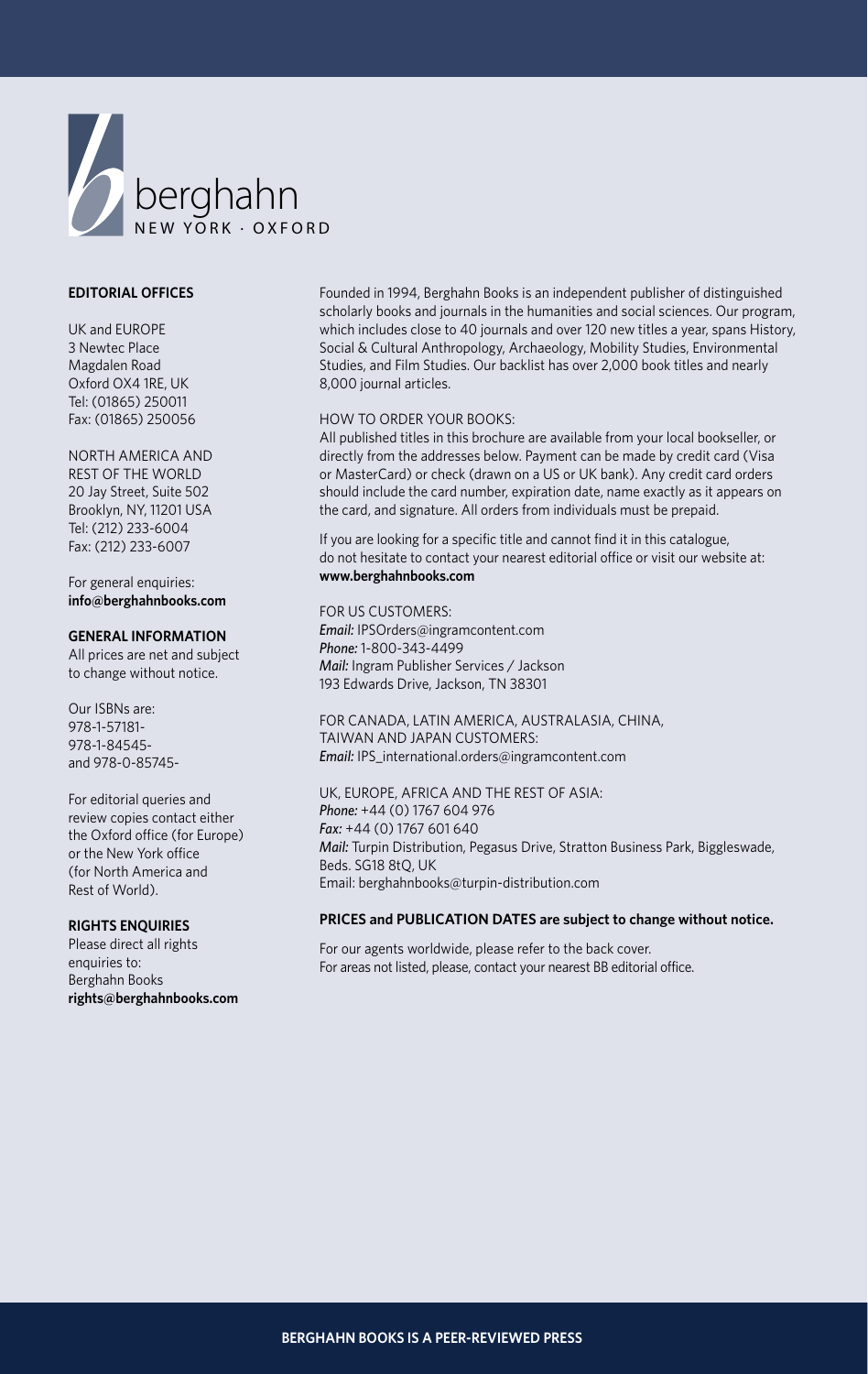

### Ritual [What It Is, How It](http://www.berghahnbooks.com/title/Davis-FloydRitual)  Works, and Why

Robbie Davis-Floyd, *Rice University* and Charles D. Laughlin, *Carleton College*

*"One could say that this is a "ritual omnibus" a text that takes us into a journey into* 

*the different scales and dimensions of ritual, and ultimately encourages its readers to rethink their understandings both of ritual and of society." ·* **Ruy Blanes***,* University of Gothenburg

*"This book is the go-to resource for anyone seeking a holistic, modern understanding of the human phenomenon of ritual. Robbie Davis-Floyd and Charles Laughlin not only assemble information and insights from a panoply of anthropologically known societies, but also enrich their discussion of ritual's power from their own personal life experiences. The results are exciting and potentially lifechanging." ·*  **Megan Biesele***,* President, Kalahari People's Fund

Designed for both academic and lay audiences, this book identifies the characteristics of ritual and, via multiple examples, details how ritual works on the human body and brain to produce its often profound effects. These include enhancing courage, effecting healing, and generating group cohesion by enacting cultural—or individual beliefs and values. It also shows what happens when ritual fails.

September 2022, 366 pages, 19 illus. ISBN 978-1-80073-530-9 **Pb \$34.95/£27.95** eISBN 978-1-80073-529-3 **\$34.95/£27.95**

### [Repair, Brokenness, Breakthrough](http://www.berghahnbooks.com/title/MartinezRepair) Ethnographic Responses

Edited by Francisco Martínez, *University of Leicester* and Patrick Laviolette

*"Anthropologists, sociologists, human geographers and STS scholars who research the affective expressions of brokenness and repair will find this book particularly helpful. This book offers a holistic take on the dialectics of breaking and fixing that is not only intellectually stimulating but also politically timely." ·* **Social Anthropology**

Volume 1, *Politics of Repair* September 2022, 340 pages, 69 illus. ISBN 978-1-80073-643-6 **Pb \$34.95/£27.95** eISBN 978-1-78920-332-5 **\$34.95/£27.95**

## [The Rite of Urban Passage](http://www.berghahnbooks.com/title/MasoudiRite) The Spatial Ritualization of Iranian Urban Transformation

Reza Masoudi, *University of London*

Focusing on the spatial dynamics of Muharram processions in the Iranian city, this book offers an alternative approach to understanding the process of urban transformation, and puts forward a spatial genealogy of Muharram rituals that provides a platform for developing a fresh spatial approach to ritual studies.

Volume 2, *Articulating Journeys* October 2022, 198 pages, 35 illus. ISBN 978-1-80073-649-8 **Pb \$29.95/£23.95** eISBN 978-1-78533-977-6 **\$29.95/£23.95**



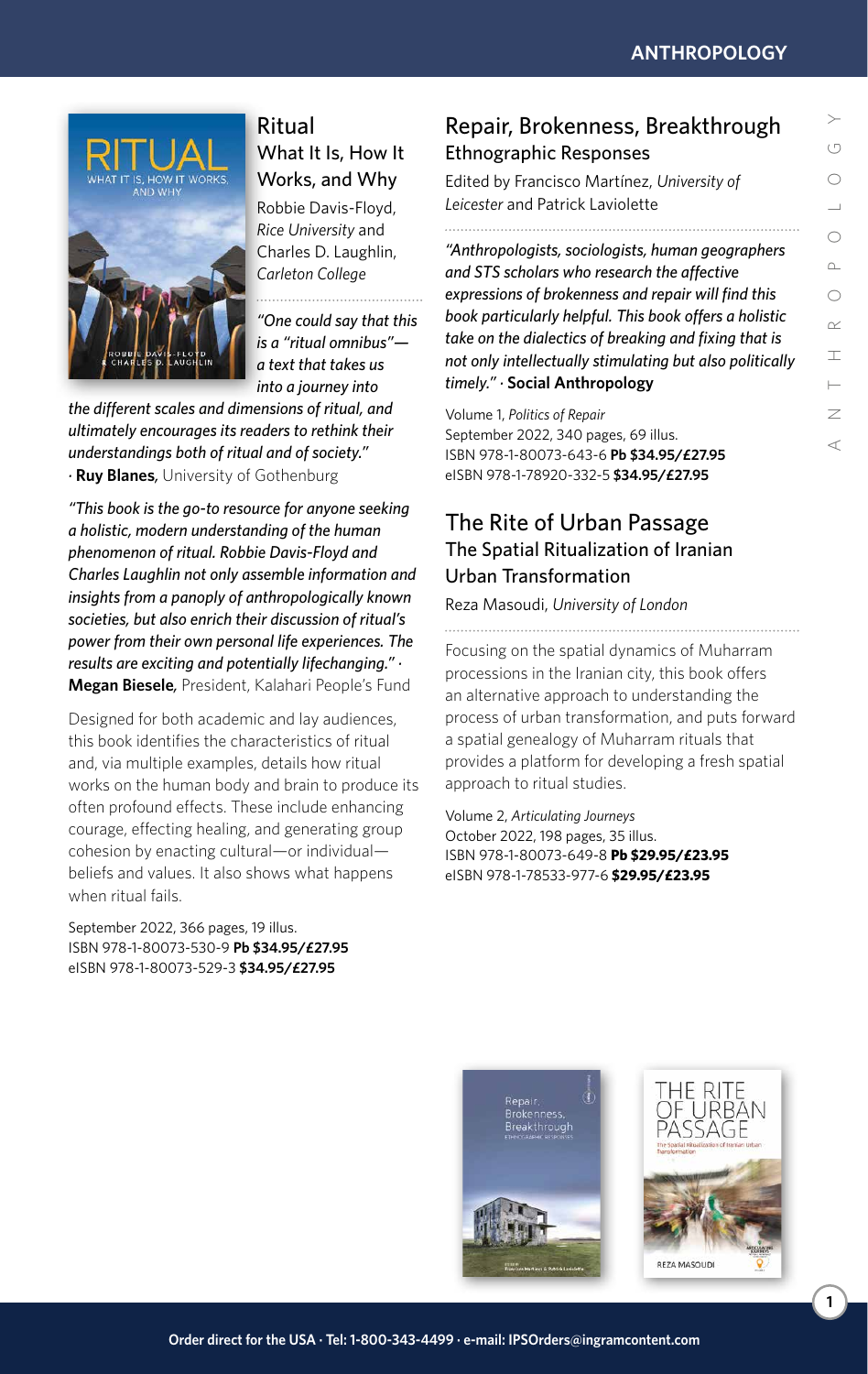## [Structures of Protection?](http://www.berghahnbooks.com/title/Scott-SmithStructures) Rethinking Refugee Shelter

Edited by Tom Scott-Smith, *University of Oxford* and Mark E. Breeze, *University of Cambridge*

*"While there has been an exponential growth in the literature on refugees and forced migration over the past decade, the issue of shelter has received very little attention. This volume fills that important gap in an admirable manner." ·* **Jeff Crisp***,* University of Oxford

Volume 39, *Forced Migration* October 2022, 320 pages, 21 illus. ISBN 978-1-80073-630-6 **Pb \$34.95/£27.95** eISBN 978-1-78920-713-2 **\$34.95/£27.95**

# [Big Capital in an Unequal World](http://www.berghahnbooks.com/title/ArmytageBig) The Micropolitics of Wealth in Pakistan

Rosita Armytage

*"Rosita Armytage's work is a carefully constructed and nuanced picture of elites in Pakistan, enlivened by her rich ethnographic content which is used skillfully to illustrate wider findings."* **· Bloomsbury Pakistan**

Volume 29, *Dislocations* January 2023, 206 pages ISBN 978-1-80073-633-7 **Pb \$34.95/£27.95** eISBN 978-1-78920-617-3 **\$34.95/£27.95**

# [Rethinking and Unthinking](http://www.berghahnbooks.com/title/MpofuRethinking)  Development

### Perspectives on Inequality and Poverty in South Africa and Zimbabwe

Edited by Busani Mpofu, *University of South Africa* and Sabelo J. Ndlovu-Gatsheni, *University of South Africa*

Through theoretical contributions and case studies focusing on South Africa and Zimbabwe, this volume attempts to rethink (and unthink) development discourses and practices in southern Africa.

February 2023, 288 pages, 11 illus. ISBN 978-1-80073-645-0 **Pb \$34.95/£27.95** eISBN 978-1-78920-177-2 **\$34.95/£27.95**

# [The Roma and Their Struggle for](http://www.berghahnbooks.com/title/KoczeRoma)  Identity in Contemporary Europe

Edited by Huub van Baar, *Justus-Liebig University Giessen* and Angéla Kóczé, *Central European University*

*"This book is for agents of change and organizers as much as for students of political theory… Highly recommended." ·* **Choice**

Volume 3, *New Directions in Romani Studies* September 2022, 346 pages, 18 illus. ISBN 978-1-80073-632-0 **Pb \$34.95/£27.95** eISBN 978-1-78920-643-2 **\$34.95/£27.95**



**Order direct for Canada, Latin America, Australasia, China, Taiwan, and Japan: Tel: 1-800-343-4499 · e-mail: IPS\_international.orders@ingramcontent.com**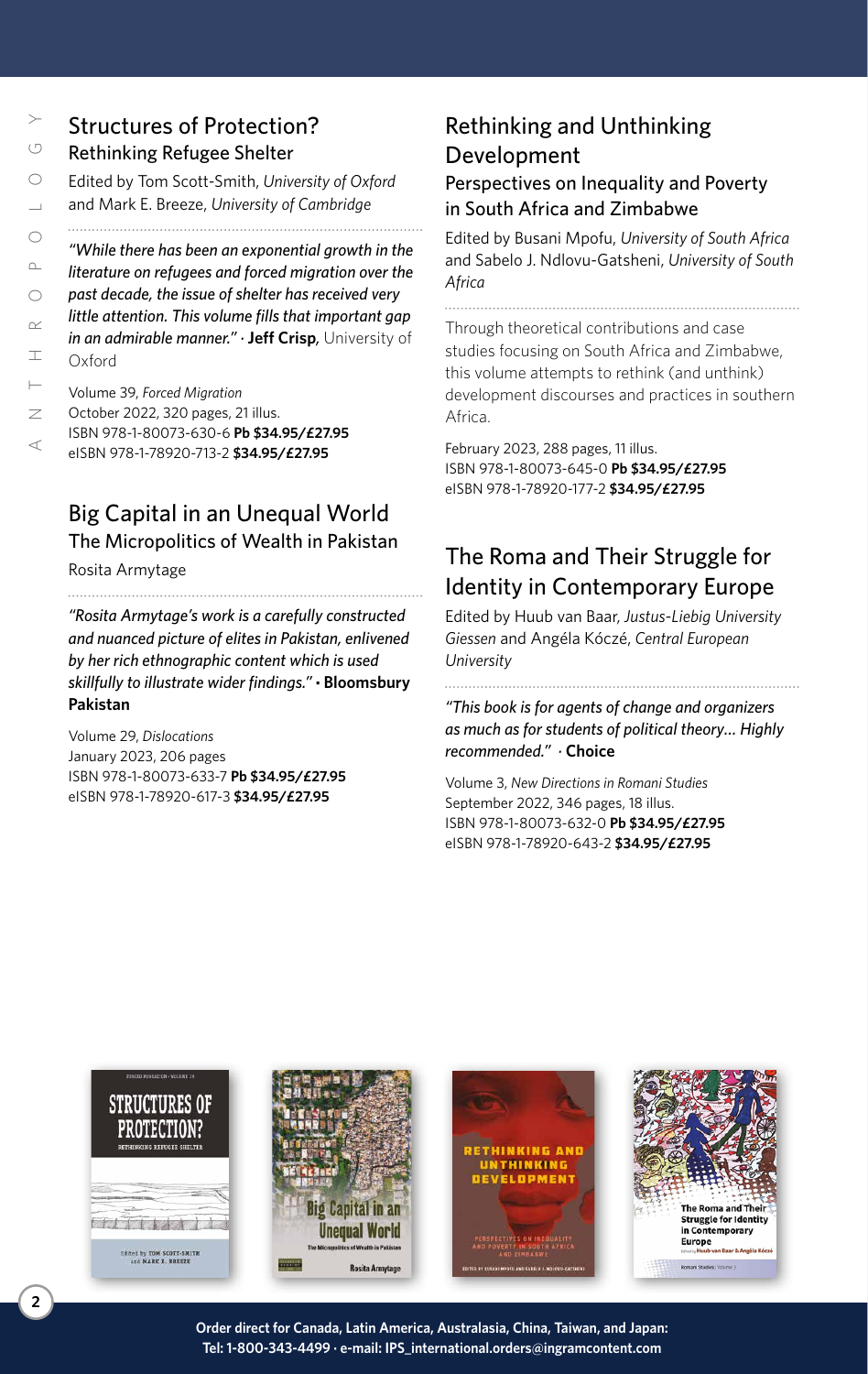General Editors: Soraya Tremayne, *University of Oxford* Marcia C. Inhorn, *Yale University* Philip Kreager, *University of Oxford*

# **Waithood**

### [Gender, Education, and Global Delays in](http://www.berghahnbooks.com/title/InhornWaithood)  Marriage and Childbearing

Edited by Marcia C. Inhorn, *Yale University* and Nancy J. Smith-Hefner, *Boston University*

*"This book could be used in courses on political science, women's studies, sociology, and ethnic studies…Recommended" ·* **Choice**

Volume 47 January 2023, 424 pages, 12 illus. ISBN 978-1-80073-629-0 **Pb \$45.00/£36.00** eISBN 978-1-78920-900-6 **\$45.00/£36.00**

# Navigating Miscarriage

### [Social, Medical and Conceptual Perspectives](http://www.berghahnbooks.com/title/KilshawNavigating)

Edited by Susie Kilshaw, *University College London* and Katie Borg

*"The book will assist those who have experienced miscarriage and clinicians who deal with a broad spectrum of patients experiencing pregnancy loss and other infertility problems. A pathbreaking guide for scholars researching the multifarious aspects of this social and medical problem. Recommended. All readers." ·* **Choice**

#### Volume 45

February 2023, 252 pages ISBN 978-1-80073-631-3 **Pb \$34.95/£27.95** eISBN 978-1-78920-664-7 **\$34.95/£27.95**

## Engaging Evil [A Moral Anthropology](http://www.berghahnbooks.com/title/OlsenEngaging)

Edited by William C. Olsen, *Georgetown University*  and Thomas J. Csordas, *University of California, San Diego*

*"The various contributions offer a rich and highly variegated overview of how anthropologists have dealt with 'evil' and thus give a good idea of the baffling variety hiding behind this notion." ·* **Peter Geschiere***,* University of Amsterdam

Volume 36, *Methodology & History in Anthropology* October 2022, 322 pages ISBN 978-1-80073-640-5 **Pb \$34.95/£27.95** eISBN 978-1-78920-214-4 **\$34.95/£27.95**

# Bourdieu and Social Space [Mobilities, Trajectories, Emplacements](http://www.berghahnbooks.com/title/Reed-DanahayBourdieu)

Deborah Reed-Danahay, *The State University of New York at Buffalo*

*"For readers who want one more book that will help them get an even deeper understanding of the relationship between Pierre Bourdieu's social trajectory and his scientific work, this is an absolute masterpiece."* **· Anthropology Book Forum**

*"…this book is a useful guide to Bourdieu's work. Recommended." ·* **Choice**

Volume 6, *Worlds in Motion* November 2022, 170 pages ISBN 978-1-80073-641-2 **Pb \$29.95/£23.95** eISBN 978-1-78920-354-7 **\$29.95/£23.95**







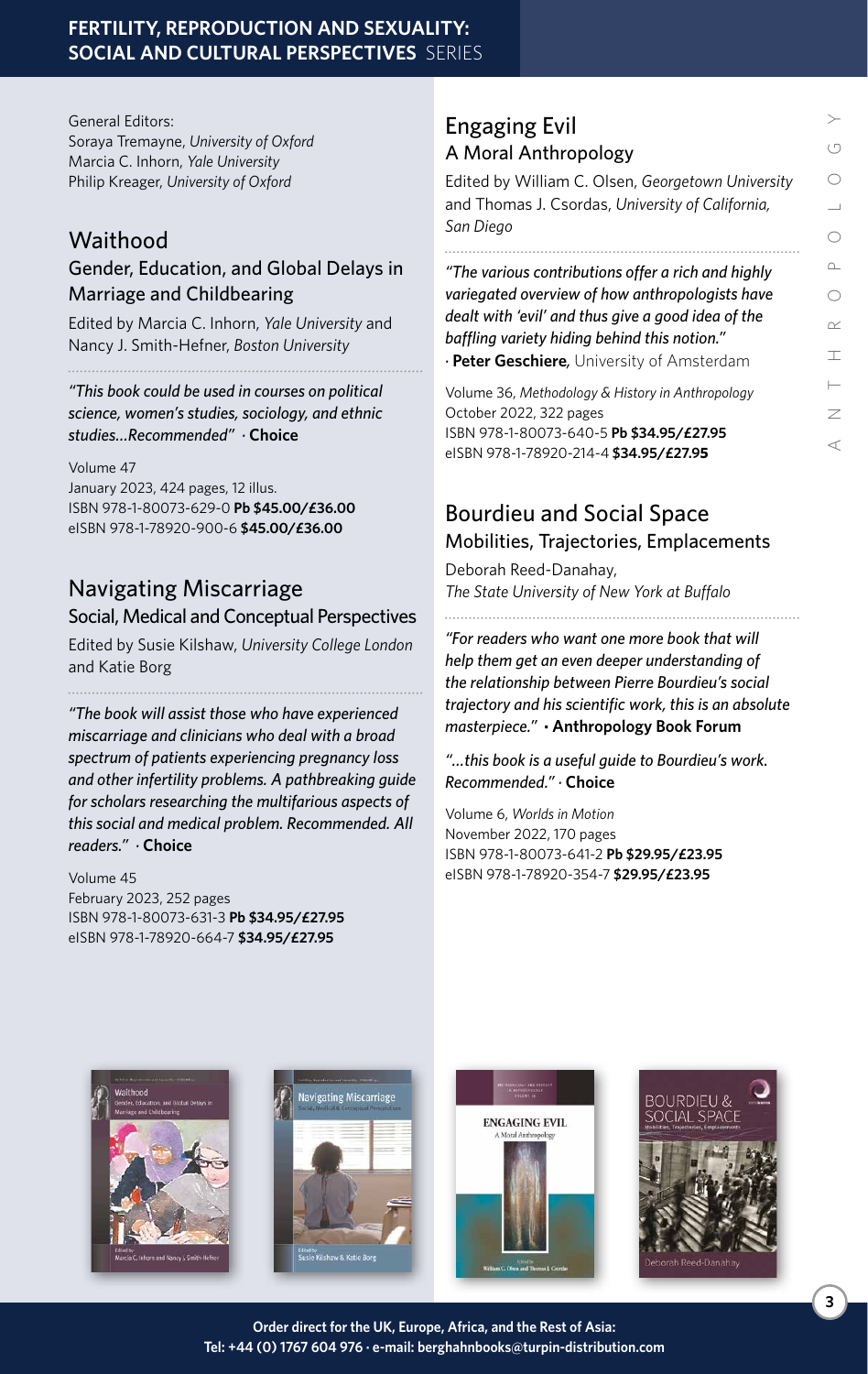

An [Anthropological](http://www.berghahnbooks.com/title/ZeitlynAnthropological)  Toolkit Sixty Useful **Concepts** 

David Zeitlyn, *University of Oxford*

*"[The book] is phrased for anthropologists* 

*in the first instance, but is applicable as well to historians, sociologists, and anyone else trying to deliver a close and insightful account of social life."* 

**· Michael Carrithers***,* Durham University

*"David Zeitlyn has written a wryly engaging, short book on, essentially, why we should not become theoretical partisans—that, indeed, being a serious theorist means accepting precisely that principle."*  **· Michael Herzfeld,** Harvard University

Presenting 60 theoretical ideas, David Zeitlyn argues 'How to write about anthropological theory without making a specific theoretical argument.'

To answer, he gives a series of mini essays about an eclectic collection of theoretical concepts that over many years he has found helpful. The book celebrates the muddled inconsistencies in the ways that humans live their messy lives. However, for all the mess, there are patterns discernable: the actors can understand what is going on, they see an event unfolding in ways that are familiar, as belonging to a certain type and therefore, Zeitlyn suggests, so can researchers.

September 2022, 100 pages ISBN 978-1-80073-535-4 **Pb \$14.95/£9.99** eISBN 978-1-80073-471-5 **\$14.95/£9.99**



### Enlightening **Encounters** [The Journeys of an](http://www.berghahnbooks.com/title/GudemanEnlightening)  Anthropologist

Stephen Gudeman, *University of Minnesota* 

*"I believe Steve Gudeman may well be the internationally most renowned economic* 

*anthropologist of the late 20th and early 21st centuries, and I strongly recommend his memoir."*  **· Ulf Hannerz***,* Stockholm University

One of the world's top anthropologists recounts his formative experiences doing fieldwork in this accessible memoir ideal for anyone interested in anthropology.

Drawing on his research in five Latin American countries, Steve Gudeman describes his anthropological fieldwork, bringing to life the excitement of gaining an understanding of the practices and ideas of others as well as the frustrations. He weaves into the text some of his findings as well as reflections on his own background that led to better fieldwork but also led him astray.

This readable account, shorn of technical words, complicated concepts, and abstract ideas shows the reader what it is to be an anthropologist enquiring and responding to the unexpected.

October 2022, 164 pages ISBN 978-1-80073-606-1 **Pb \$29.95/£23.95** eISBN 978-1-80073-605-4 **\$29.95/£23.95**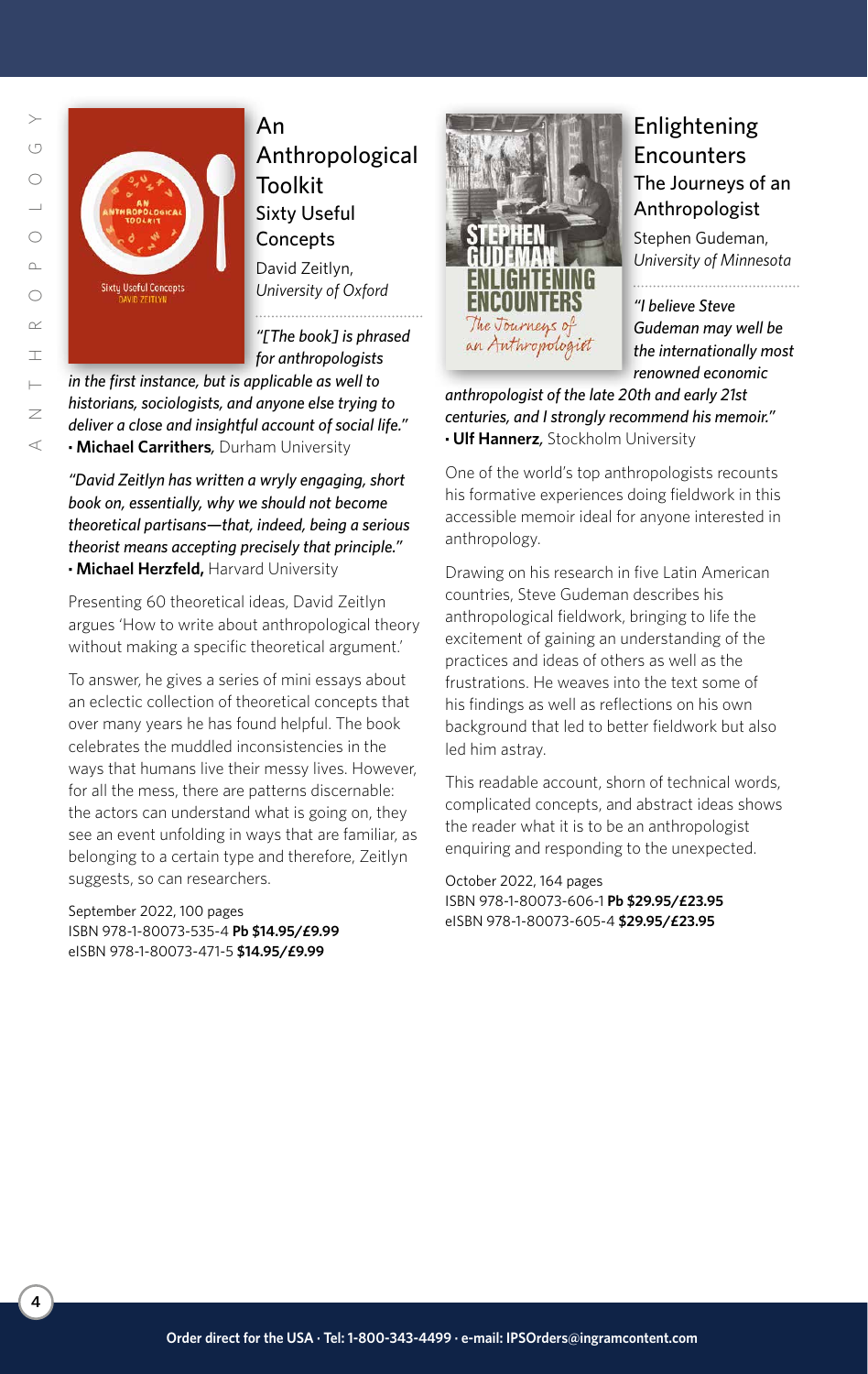### [In Search of European Liberalisms](http://www.berghahnbooks.com/title/FreedenIn) Concepts, Languages, Ideologies

Edited by Michael Freeden, *University of Oxford,* Javier Fernández-Sebastián, *University of the Basque Country* and Jörn Leonhard, *Freiburg University*

*"It will be of tremendous use to scholars and students of European history and the history of liberalism, as well as those wanting to see how the methods of conceptual history can be put to productive use in the exploration of political ideologies." ·* **History: Review of New Books**

Volume 6, *European Conceptual History* November 2022, 352 pages ISBN 978-1-80073-635-1 **Pb \$34.95/£27.95** eISBN 978-1-78920-281-6 **\$34.95/£27.95**

### A U-Turn to the Future [Sustainable Urban Mobility since 1850](http://www.berghahnbooks.com/title/EmanuelU-Turn)

Edited by Martin Emanuel, *Uppsala University*, Frank Schipper, and Ruth Oldenziel, *Eindhoven University of Technology*

*"The entire book is innovative, accessible, and well-written, with an interdisciplinary approach that combines history, sociology, economics, geography, and a number of other fields." ·* **Keith Laybourn,** University of Huddersfield

Volume 4, *Explorations in Mobility* January 2023, 350 pages, free digital instructor's guide available on BerghahnBooks.com ISBN 978-1-80073-650-4 **Pb \$34.95/£27.95** eISBN 978-1-78920-560-2 **\$34.95/£27.95**

### [When Will We Talk About Hitler?](http://www.berghahnbooks.com/title/OeserWhen) German Students and the Nazi Past

Alexandra Oeser, *Paris Nanterre University Translated from the French by Katharine Throssell* 

*"The book is a thought-provoking read. It certainly offers plenty of stimulations for self-reflection, especially for anyone active or interested in teaching the history of National Socialism – be that in schools, universities, memorial museums or youth work." ·* **H-Soz-Kult**

Volume 1, *Worlds of Memory* December 2022, 418 pages, 21 figures ISBN 978-1-80073-644-3 **Pb \$45.00/£36.00** eISBN 978-1-78920-287-8 **\$45.00/£36.00**

### Luso-Tropicalism and Its **Discontents** [The Making and Unmaking of Racial](http://www.berghahnbooks.com/title/AndersonLuso-Tropicalism)  Exceptionalism

Edited by Warwick Anderson, *University of Sydney*, Ricardo Roque, *University of Lisbon* and Ricardo Ventura Santos, *Fundação Oswaldo Cruz*

*"This well-edited, highly stimulating book provides a 'view from the edge' that will be of great interest not only to Luso-Brazilianists and historians of Portuguese colonialism, but also to scholars concerned with racial theories, eugenics, biopolitics, and (post-)colonial studies." ·* **Centaurus**

November 2022, 346 pages, 15 illus. ISBN 978-1-80073-636-8 **Pb \$34.95/£27.95** eISBN 978-1-78920-114-7 **\$34.95/£27.95**



**Order direct for Canada, Latin America, Australasia, China, Taiwan, and Japan: Tel: 1-800-343-4499 · e-mail: IPS\_international.orders@ingramcontent.com**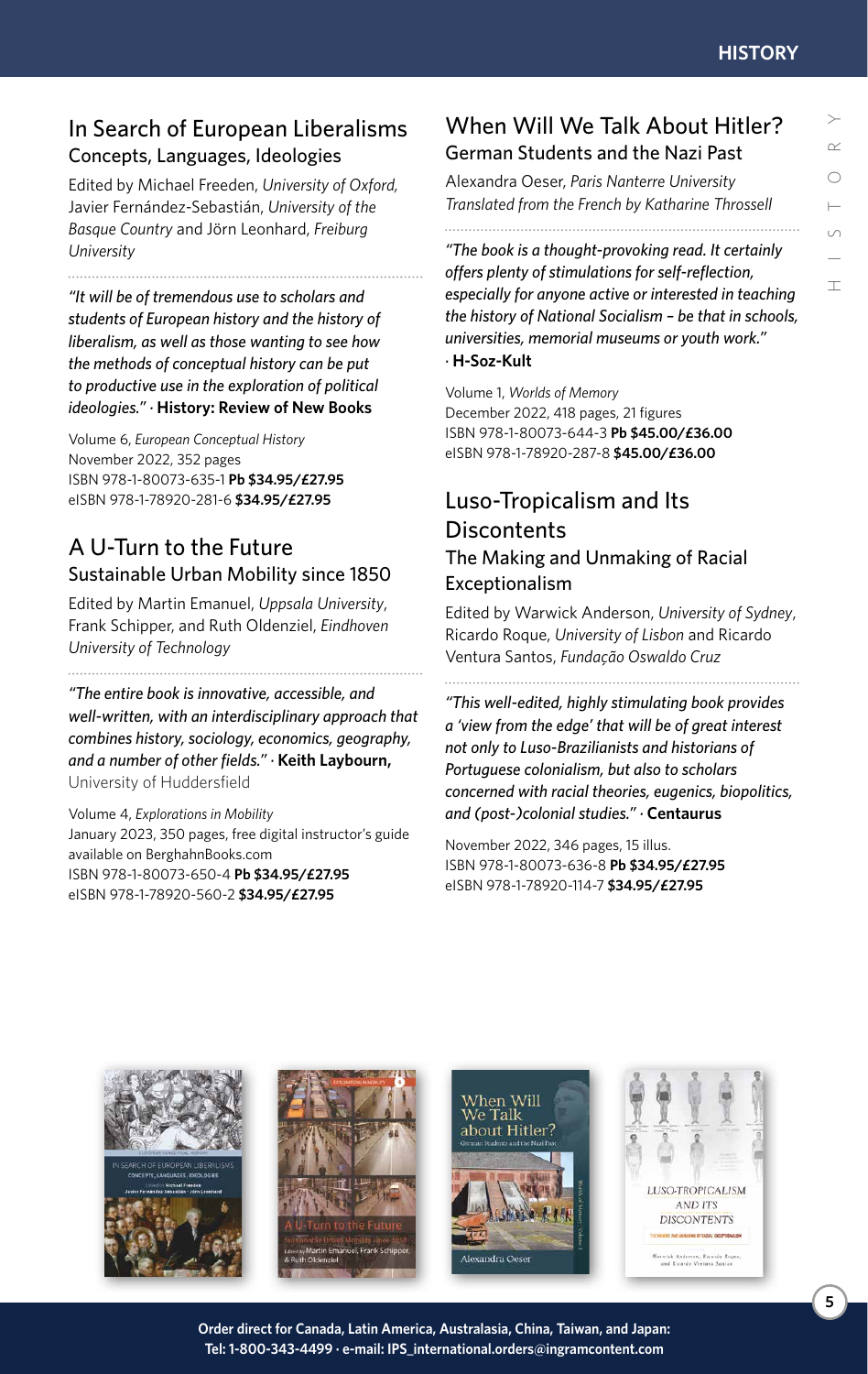| $\succ$   | General Editors:                                                                                                                                                                                                              |
|-----------|-------------------------------------------------------------------------------------------------------------------------------------------------------------------------------------------------------------------------------|
| $\alpha$  | Omer Bartov, Brown University                                                                                                                                                                                                 |
|           | A. Dirk Moses, University of North Carolina at Chapel Hill                                                                                                                                                                    |
| $\bigcap$ |                                                                                                                                                                                                                               |
| $\vdash$  | <b>Voices on War and Genocide</b>                                                                                                                                                                                             |
| $\cup$    | Three Accounts of the World Wars                                                                                                                                                                                              |
|           | in a Galician Town                                                                                                                                                                                                            |
| ⊥         | Fighters of the control of the control of the control of the control of the control of the control of the control of the control of the control of the control of the control of the control of the control of the control of |

# [Voices on War and Genocide](http://www.berghahnbooks.com/title/BartovVoices)

# Three Accounts of the World Wars

Edited and with an Introduction by Omer Bartov, *Brown University*

*"*Voices on War and Genocide *assembles three extraordinarily rich personal accounts covering different periods and aspects of the history of the Galician town and region of Buczacz. Such narratives are extremely rare; even rarer are ones that are as informative and illuminating as these three." ·* **Thomas Kühne***,* Clark University

#### Volume 30

December 2022, 456 pages ISBN 978-1-80073-639-9 **Pb \$45.00/£36.00** eISBN 978-1-78920-719-4 **\$45.00/£36.00**

# [The Holocaust in Bohemia](http://www.berghahnbooks.com/title/GrunerHolocaust)  and Moravia

### Czech Initiatives, German Policies, Jewish Responses

Wolf Gruner, *University of Southern California, Los Angeles [Translated from the German by Alex Skinner](http://www.berghahnbooks.com/title/GrunerHolocaust)*

*"This translation of a prizewinning monograph by a major Holocaust scholar breaks new historical ground in several ways. Based on an exceptional number of archival and secondary sources...this volume adds important new details to knowledge of the decimation of Czech Jewry during WWII…Highly Recommended." ·* **Choice**

### Volume 28

September 2022, 454 pages, 23 illus., 6 tables ISBN 978-1-80073-646-7 **Pb \$45.00/£36.00** eISBN 978-1-78920-285-4 **\$45.00/£36.00**





### OPEN ACCESS

### Submerged on the Surface [The Not-So-Hidden Jews of Nazi Berlin,](https://www.berghahnbooks.com/title/LutjensSubmerged)  1941–1945

Richard N. Lutjens Jr., *Texas Tech University*

*"With a fine ear for the nuances of the German language, Lutjens extracts meaning from the testimonies of survivors to give readers some sense of the nightmare Jews lived through and from which they never wholly recovered. An excellent, sensitive work… Highly recommended." ·* **Choice**

October 2022, 256 pages, 26 illus. ISBN 978-1-80073-651-1 **Pb \$34.95/£27.95** OA ISBN: 978-1-78533-474-0

### Views of Violence

[Representing the Second World War in](http://www.berghahnbooks.com/title/EchternkampViews)  German and European Museums and **Memorials** 

Edited by Jörg Echternkamp, *Martin Luther University Halle-Wittenberg* and Stephan Jaeger, *University of Manitoba*

*"With the conceptually convincing, in the quality of his contributions far above average edited volume, the participants have succeeded admirably in giving an exemplary inventory of the current state of the debate with reference to public war commemoration." ·* **Neue Politische Literatur**

Volume 19, *Spektrum: Publications of the German Studies Association*

November 2022, 284 pages, 20 illus. ISBN 978-1-80073-647-4 **Pb \$34.95/£27.95** eISBN 978-1-78920-127-7 **\$34.95/£27.95**



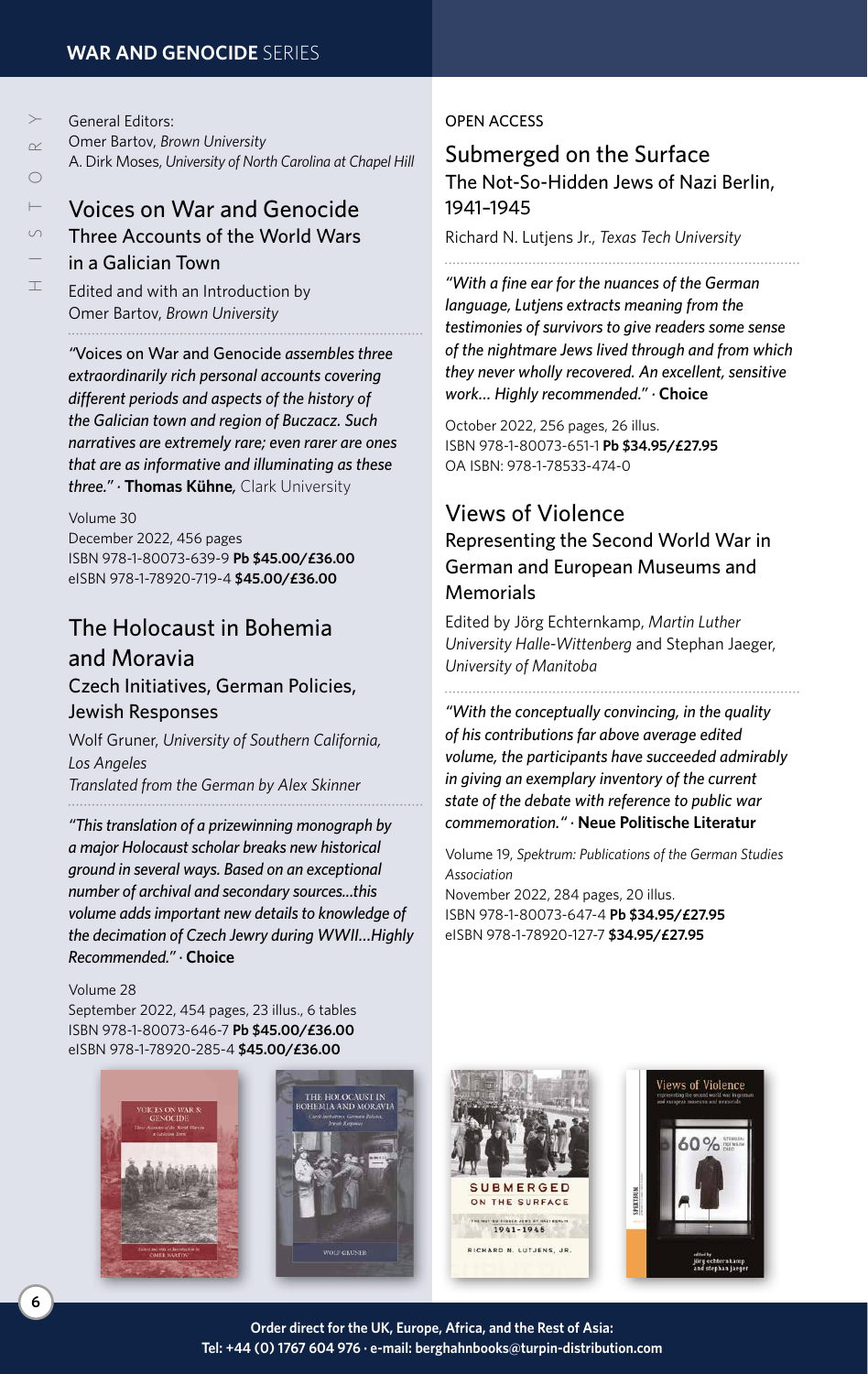### Preservation and Place [Historic Preservation by and of LGBTQ](http://www.berghahnbooks.com/title/Crawford-LackeyPreservation)  Communities in the United States

Edited by Katherine Crawford-Lackey, *Middle Tennessee State University* and Megan E. Springate 

*"…a critical volume for educators, students, practitioners, and activists interested in preserving LGBTQ history at the local, state, and national levels.*  Preservation and Place *now sets the standard for the emerging field of LGBTQ historic preservation and it further represents an important foundation for the queer history practices to come in the new decade." ·* **History News**

December 2022, 386 pages, 21 illus. ISBN 978-1-80073-642-9 **Pb \$39.95/£31.95** eISBN 978-1-78920-307-3 **\$39.95/£31.95**

### [Extinct Monsters to Deep Time](http://www.berghahnbooks.com/title/MarshExtinct) Conflict, Compromise, and the Making of Smithsonian's Fossil Halls

Diana E. Marsh, *Smithsonian's National Museum of Natural History*

*"Relevant to anyone engaged in museum anthropology and institutional ethnography,* Extinct Monsters to Deep Time *will also be of interest to those within the discipline of museum studies, as well as museum and heritage professionals." ·* **Social Anthropology/Anthropologie sociale**

Volume 11, *Museums and Collections* September 2022, 334 pages, 54 illus. ISBN 978-1-80073-201-8 **Pb \$24.95/£19.95** eISBN 978-1-78920-123-9 **\$24.95/£19.95**

### **EXPLORATIONS IN HERITAGE STUDIES** SERIES

Ш ARCHAEOLOGY, MUSEUM, AND HERITAGE  $\circ$  $\prec$  $\alpha$ Ш  $\top$  $\bigcirc$ Z  $\prec$  $\leq$  $\overline{\phantom{0}}$  $\pm$  $\circ$ ⊃ ⋝  $\circ$  $\bigcap$  $\overline{\phantom{0}}$  $\bigcirc$  $\pm$  $\prec$ T

Series Editors: Ali Mozaffari, *Deakin University* David Charles Harvey, *Aarhus University*

### [Heritage Movements in Asia](http://www.berghahnbooks.com/title/MozaffariHeritage) Cultural Heritage Activism, Politics, and Identity

Edited by Ali Mozaffari, *Deakin University* and Tod Jones, *Curtin University*

*"Throughout the text, authors marvelously highlight unique cases, backed by compelling evidence, that portray a well-rounded story of heritage activism across countries such as Indonesia, China, Singapore, Nepal, Sri Lanka, and Iran. Libraries with extensive reserves focusing on Asian heritage, culture, and politics should have a copy of this work. – Highly Recommended." ·* **Choice**

Volume 2 February 2023, 216 pages ISBN 978-1-80073-634-4 **Pb \$34.95/£27.95** eISBN 978-1-78920-482-7 **\$34.95/£27.95**

### Politics of Scale [New Directions in Critical](http://www.berghahnbooks.com/title/LahdesmakiPolitics)  Heritage Studies

Edited by Tuuli Lähdesmäki, *University of Jyväskylä*, Suzie Thomas, *University of Antwerp* and Yujie Zhu, *Australian National University*

*"…the book is a magnificent contribution to the field of critical heritage and a must read for those interested in the subject matter." ·* **Archäologische Informationen**

### Volume 1

January 2023, 190 pages, 15 illus. ISBN 978-1-80073-638-2 **Pb \$29.95/£23.95** eISBN 978-1-78920-017-1 **\$29.95/£23.95**









 $( )$  $\sim$  $\overline{a}$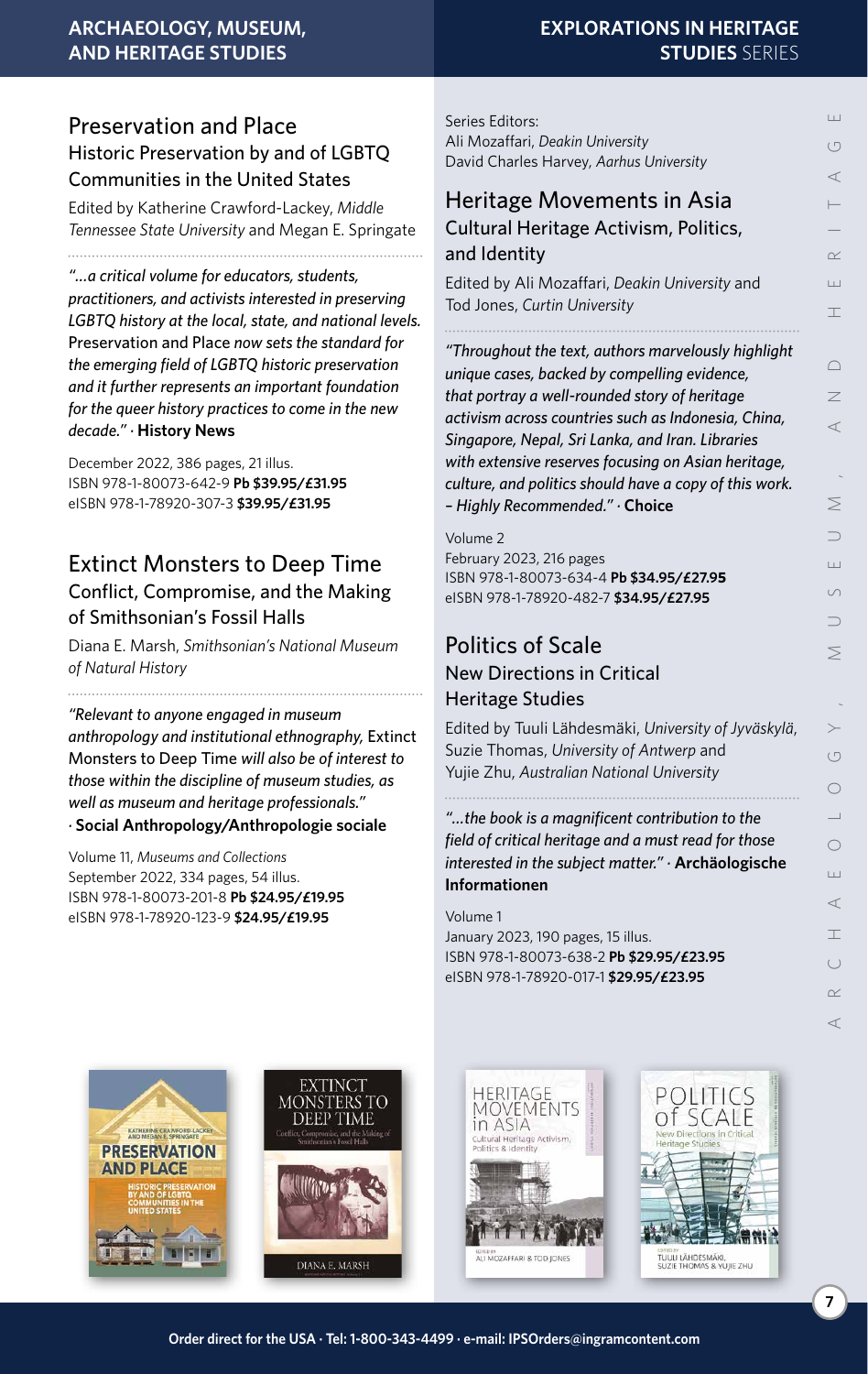# [Theorising Media and Conflict](https://www.berghahnbooks.com/title/BudkaTheorising)

Edited by Philipp Budka, *University of Vienna* and Birgit Bräuchler, *University of Copenhagen*

*"This volume is a welcome addition to security and war studies, communication, journalism and social sciences at large. All students who wonder how to study conflict without coming under fire could highly benefit from this book." ·* **Media, War and Conflict**

Volume 10, *Anthropology of Media* February 2023, 350 pages ISBN 978-1-80073-648-1 **Pb \$34.95/£27.95** eISBN 978-1-78920-683-8 **\$34.95/£27.95**

### OPEN ACCESS

[Comrades in Arms](https://www.berghahnbooks.com/title/SmithComrades) Military Masculinities in East German Culture

Tom Smith, *University of St Andrews* 

*"This book is important because it opens avenues of research into queerness in East Germany's National People's Army (NVA)… Smith's book is commendable for breaking barriers in masculinity studies and offering a refreshing second look at the NVA… Highly Recommended. All readers." ·* **Choice**

December 2022, 280 pages, 10 illus. ISBN 978-1-80073-637-5 **Pb \$34.95/£27.95** OA ISBN: 978-1-78920-463-6



### [On the Death of Jews](http://www.berghahnbooks.com/title/FrescoOn) Photographs and **History**

Nadine Fresco, *National Center for Scholarly Research in Paris Translated from the French by Sarah Clift*

March 2021, 138 pages, 15 illus. ISBN 978-1-78920-924-2 **Pb \$29.95/£23.95** eISBN 978-1-78920-882-5 **\$29.95/£23.95**



### [Jewish Self-Hate](http://www.berghahnbooks.com/title/LessingJewish)

Theodor Lessing *Translated and annotated by Peter C. Appelbaum*

#### March 2021, 186 pages

ISBN 978-1-78920-992-1 **Pb \$29.95/£23.95** eISBN 978-1-78920-987-7 **\$29.95/£23.95**



[When They Came](http://www.berghahnbooks.com/title/SchlapoberskyWhen)  for Me The Hidden Diary of an Apartheid Prisoner

John R. Schlapobersky

May 2021, 248 pages

ISBN 978-1-78920-908-2 **Pb \$29.95/£23.95** eISBN 978-1-78920-907-5 **\$29.95/£23.95**



[All Tomorrow's](http://www.berghahnbooks.com/title/CollinsAll2nd)  **Cultures** Anthropological Engagements with the Future Samuel Gerald Collins, *Towson University*

June 2021, 174 pages ISBN 978-1-80073-078-6 **Pb \$29.95/£23.95** eISBN 978-1-80073-077-9 **\$29.95/£23.95**



**PHILIPP BUDKA & BIRGIT BRÄUCHLER** 

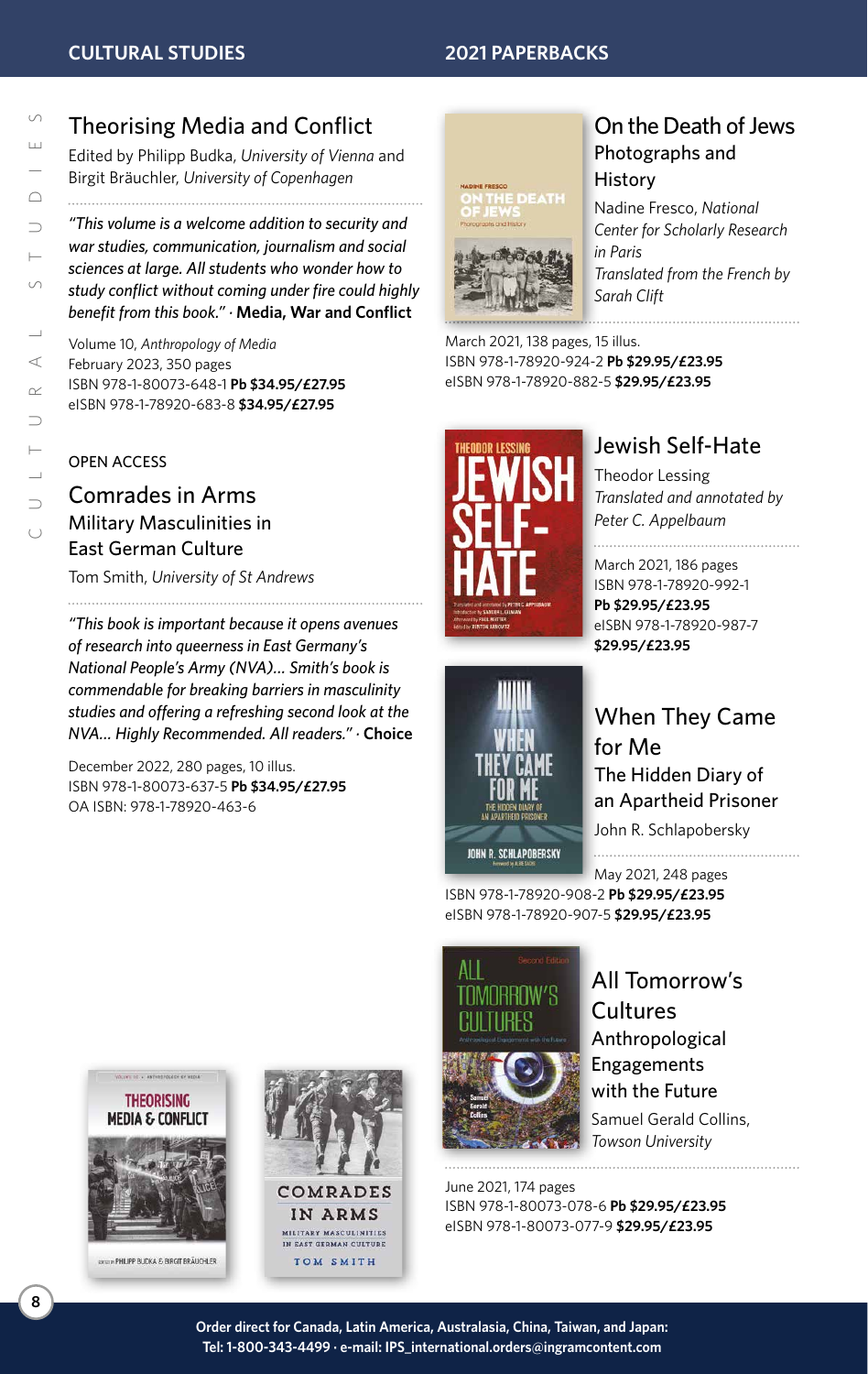

SECOND AND EXPANDED EDITION

The Age of [Capitalism and](http://www.berghahnbooks.com/title/MommsenAge)  **Bureaucracy** Perspectives on the Political Sociology of Max Weber

Wolfgang J. Mommsen *Foreword and Postcript by Volker R. Berghahn* 

June 2021, 140 pages ISBN 978-1-80073-126-4 **Pb \$29.95/£23.95** eISBN 978-1-80073-080-9 **\$29.95/£23.95**



### [Margaret Mead](http://www.berghahnbooks.com/title/ShankmanMargaret)

Paul Shankman, *University of Colorado-Boulder*

Volume 1, *Anthropology's* 

*Ancestors* July 2021, 196 pages ISBN 978-1-80073-143-1 **Pb \$24.95/£19.95** eISBN 978-1-80073-142-4 **\$24.95/£19.95**



**GUIDO GOLDMAN** 

MARTIN KLINGST

| Guido Goldman<br><b>Transatlantic Bridge</b><br><b>Builder</b>                                           |  |
|----------------------------------------------------------------------------------------------------------|--|
| Martin Klingst                                                                                           |  |
| October 2021, 250 pages,<br>French flaps, 60 color illus.<br>ISBN 978-1-80073-263-6<br>Pb \$34.95/£27.95 |  |

2021 PAPERBACKS

 $\sim$  $\bigcap$  $\sim$ 

 $\sim$  $\prec$  $\cap$ 

S

⋖

 $\infty$ 

 $\sim$ 

 $\pm$ 

eISBN 978-1-80073-249-0 **\$34.95/£27.95**

[One More for](http://www.berghahnbooks.com/title/GrlicOne)  the Road A Directors Notes on Exile, Family, and Film Rajko Grlić, *Ohio University*

October 2021, 346 pages ISBN 978-1-80073-254-4 **Pb \$34.95/£27.95** eISBN 978-1-80073-242-1 **\$34.95/£27.95**

### **Berghahn eBooks**

All new Berghahn titles are available simultaneously in print and online editions. Our partnerships offer a range of choices for individuals and libraries alike:

### **Individual eBooks**

Download Berghahn eBooks to your smartphone, tablet, e-reader, or computer, directly from berghahnbooks.com or from select retailers, including Amazon, Apple, Barnes & Noble eBooks. com, Google Play, Kobo, Libri, and Perlego.

### **Institutional eBooks**

Our ebooks are available across libraries worldwide through partnerships that include: Baobab Ebooks (Africa), CNPIEC (China), EBSCO, Gardners, JSTOR, Overdrive, and ProQuest Ebook Central

(formerly ebrary and EBL). Libraries have a variety of purchase options—perpetual access, short-term loan or subscription—to a wide range of Berghahn eBooks across all our subjects. If an older title is not available from your library supplier, please ask them to request it from us.

### **Info for Instructors**

We offer free and extended digital exam copies. For deciding on books for your current or upcoming semester's class, we provide free digital inspection copies and have also extended the standard review period to 90 days.

#### **Electronic Files for Print-Disabled Students**

For accessible file requests you can obtain files at Bookshare.org (US), RNIB Bookshare (UK) or email: productionus@berghahnbooks.com